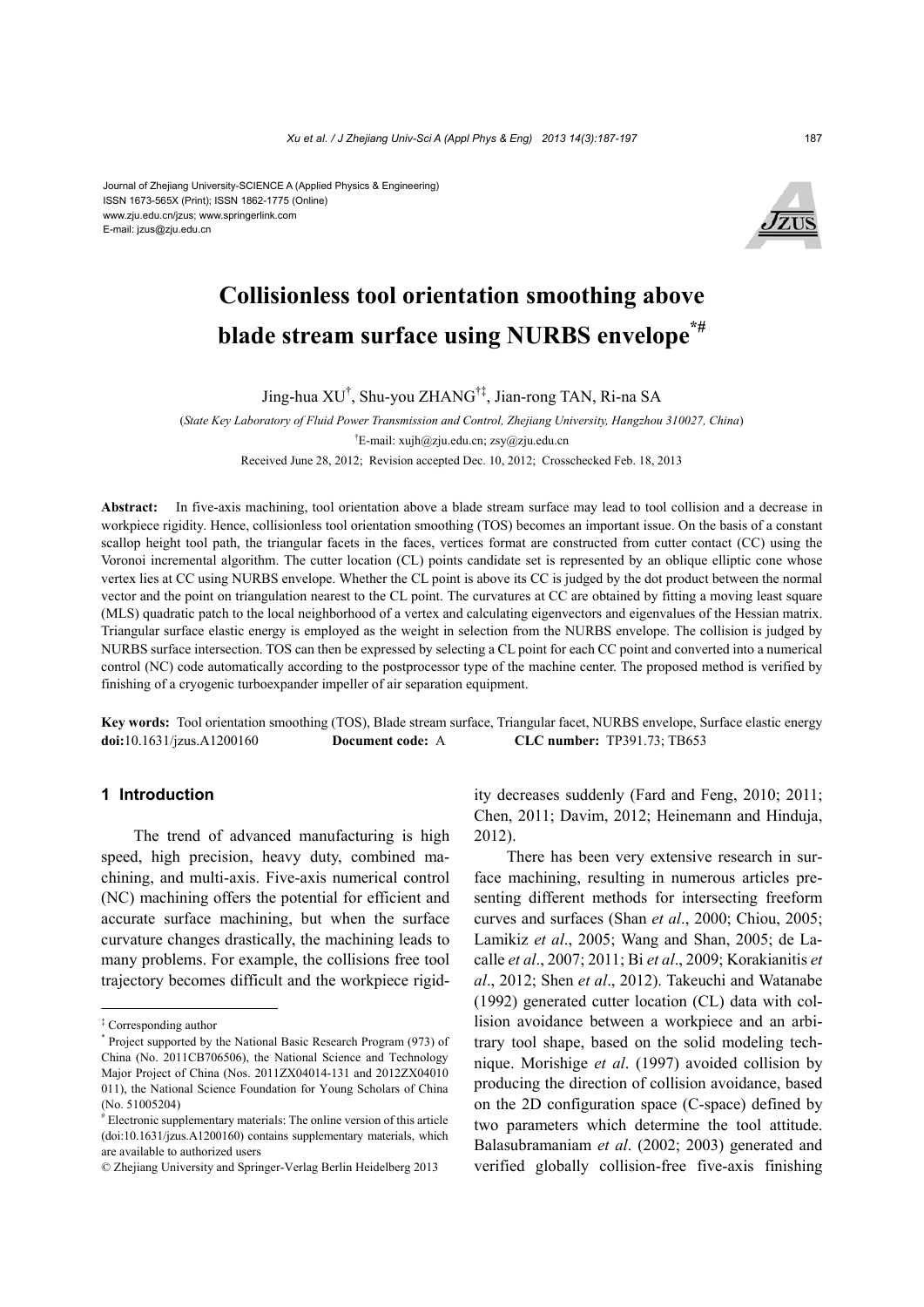toolpaths while also considering machine limits, tool tilt, cusp height limits, tool pitch limits, and the need to keep tool paths continuous by discretizing the part and using a haptic surface. Tournier and Duc (2002) developed a constant scallop height planning strategy to avoid tightening of the tool paths. Lauwers *et al*. (2003) described a multi-axis tool path generation algorithm where tool orientation is optimized to avoid machine collisions and simultaneously maximize the material removal rate along the tool track. Radzevich (2006) presented a closed-form solution to the local and regional tool-path generation given in the form of an integral equation, which helps to retain the optimal cutter configuration (i.e., the cutter position and the cutter orientation), as well as the optimal instant direction of feed-rate at every cutter location-point (further, cutter contact (CC) point). Lavernhe *et al.* (2008) proposed a model for predicting kinematical performance in five-axis milling within the context of high-speed machining. Castagnetti *et al*. (2008) dealt with the optimization of tool paths in five-axis machining to improve the kinematic behavior of tools during milling using the domain of admissible orientation (DAO) concept expressed in the part coordinates system (P-system) and transformed into the machine coordinates system (M-system). Pekerman *et al*. (2008) proposed the self-intersection detection and elimination method in freeform curves and surfaces. Chui *et al*. (2008) proposed a direct method for constructing 3D triangular mesh from the digitizing data with the mesh points considered as the tool contact locations. Fan and Ball (2008) presented the quadric method (QM) that exploits fully the two orientation angles to maximize the machining efficiency at a CC point. Chen *et al*. (2009) presented a procedure of removing a gouge phenomenon on impeller surfaces in five-axis machining. Vijayaraghavan *et al*. (2010) introduced the use of subdivision curves as a method for generating high-speed micromilling trajectories. Park and Chang (2010) avoided the difficulty of computing a complete CL surface including defects (such as gaps and overlaps) by slicing CLelements instead of a complete CL-surface. Dombovari *et al*. (2011) determined amplitudes corresponding to the individual frequency harmonics in a simple way by analyzing the eigenvectors of the Floquet transition matrix obtained by the semidiscretization method. Kaneko and Horio (2011) optimized the motion of translational axes for continuous five-axis control machining. Vahebi Nojedeh *et al*. (2011) developed an error estimation model based on kinematic transformation concepts and used it to calculate the volumetric overall error. Beudaert *et al*. (2011) smoothed five-axis tool paths to maximize the real feed rate and to reduce machining time. Abele and Korff (2011) presented possible methods and solutions to prevent collisions and collision damages of machine tool components, especially the main spindle unit. Jin *et al*. (2011) developed algorithms and strategies to shorten the build time and improve the surface accuracy especially for complex product models.

The above research promoted progress in stream surface machining. Nevertheless, very few papers have addressed chatter suppression and collision avoidance. For low-stiffness part machining with stream surfaces, the rigid and frequency response of the workpiece are dynamically changing with the machining position of the tools. There is nonlinear flutter and buffet of wings between the tools and the workpiece, which leads to overcut, undercut, and interference, hence decreasing machining precision.

This paper is the deepening and extension of our previous work (Xu *et al*., 2012). The aim of this paper is to generate cutter orientations for stream surface machining in high speed milling (HSM) on multi-axis NC machines. The proposed method is verified by experiments of cryogenic turboexpander impeller blade of air separation equipment.

## **2 Triangular surface construction from cutter contact points using a Voronoi incremental algorithm**

Machining can be classified into many types, including turning, milling, grinding, hobbing, drilling, boring, shaping, broaching, sawing, facing, reaming, and threading, according to four basic motions: stationary or intermittent motion, rectilinear motion, rotary motion, and resultant of rotary and rectilinear motion. Tool orientation can be determined by the tool coordinate system (TCS), workpiece coordinate system (WCS), contact coordinate system (CCS), and machine coordinate system (MCS). The outward positive normal of the workpiece surface is defined in WCS.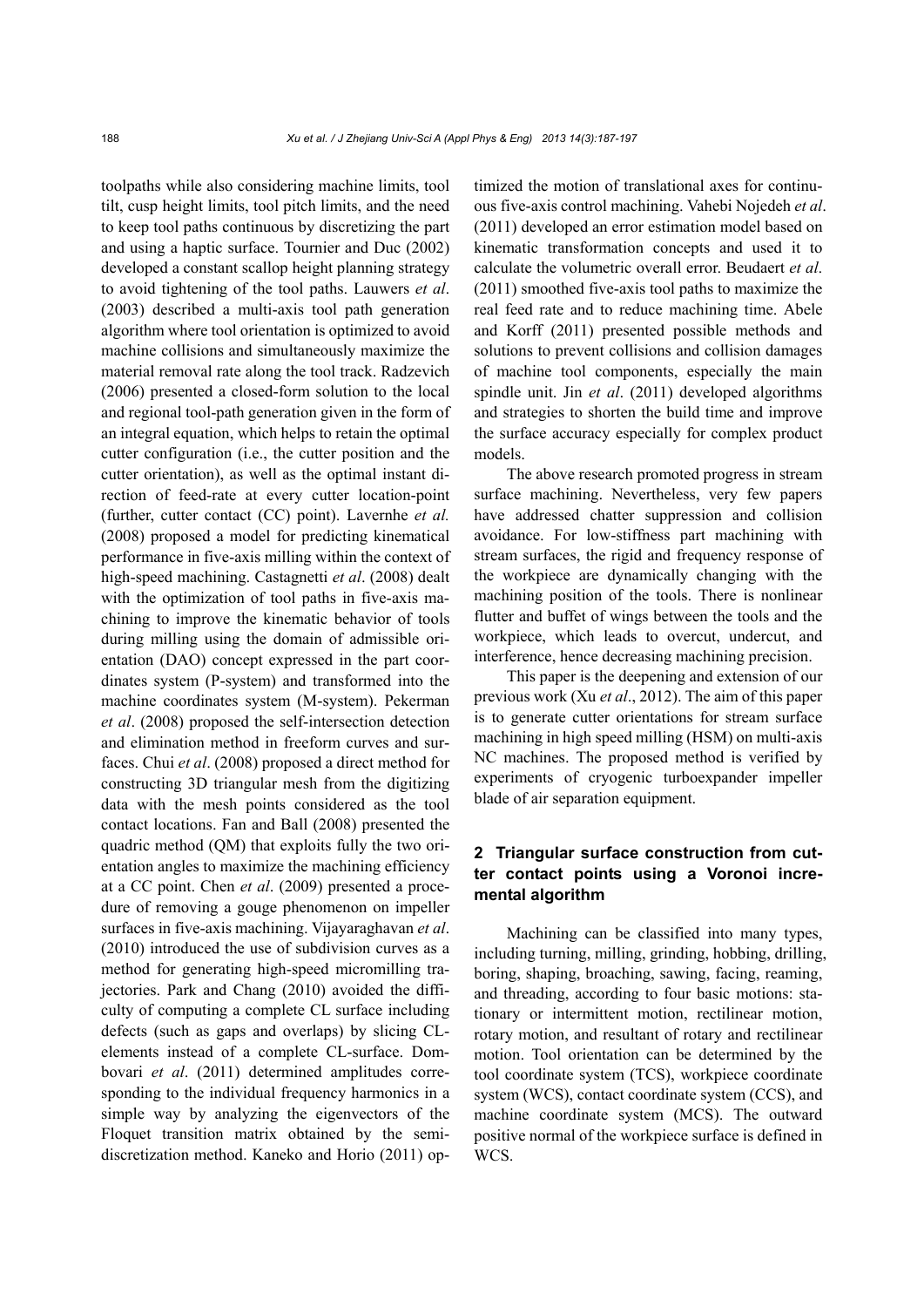The surface that has no clear mathematical expression and is expressed by a number of discrete elements is defined as free-form surfaces. The 2.5D point cloud, triangulation, or surface is the special case of 3D when they can be projected into a flat plane. The self-intersected surface can be defined as the surface whose projection planes may self-intersect. Cutter contact (CC) means the contact point between cutter and workpiece. Cutter location (CL) refers to either the tool tip or the tool center (Fig. 1).



**Fig. 1 Cutter location (CL) which refers to either the tool tip or the tool center above stream surface machining**

The two principal curvatures are generally selected to represent the bending extent of the surface. The two principal curvatures  $k_1$ ,  $k_2$  (first principal  $k_1$ , second principal  $k_2$ , and  $k_1 \geq k_2$ ) at a given point of a surface are the eigenvalues of the shape operator at the point. The product  $k_1k_2$  is the Gaussian curvature *K*, and the average  $(k_1+k_2)/2$  is the mean curvature *H*. The absolute curvature is defined as  $|k_1|+|k_2|$ , which represents the bending extent. The eigenvalues of Weingarten matrices are  $k_1$ ,  $k_2$  and eigenvectors are  $v_1 = (v_{11}, v_{12}), v_2 = (v_{21}, v_{22})$ . Therefore, the maximum principal curvature is  $k_1 = v_{11}r_u + v_{12}r_u$  and the minimum principal curvature is  $k_2 = v_{21}r_u + v_{22}r_u$ .

For analytic surface *S*,

$$
\mathbf{r} = \mathbf{r}(u, v) = \{x(u, v), y(u, v), z(u, v)\}, \ u, v \in [0, 1]. \quad (1)
$$

Stream surface is generally considered as the composite surface which consists of streamlines. If the second fundamental form of surface is positive definite at a certain point, the surface is a convex one, and vice versa, 'negative definite' means a concave surface.

By partial derivation in both *u*, *v* directions, we can obtain the normal vector at the point:

$$
\mathbf{S}_{u} = \frac{\partial S(u, v)}{\partial u}, \quad \mathbf{S}_{v} = \frac{\partial S(u, v)}{\partial v}.
$$
 (2)

The unit normal vector at the point is determined as

$$
\boldsymbol{n}_{uv} = \frac{\boldsymbol{S}_u \times \boldsymbol{S}_v}{|\boldsymbol{S}_u \times \boldsymbol{S}_v|}.
$$
 (3)

For a self-intersected surface,

$$
\exists n_{P_i} \cdot n_{P_j} < 0, \quad \forall P_i, P_j \in S. \tag{4}
$$

The Gaussian and mean curvatures of an analytic surface can be obtained:

$$
\begin{cases}\nK(u_i, v_j) = \frac{LN - M^2}{EG - F^2}, \\
H(u_i, v_j) = \frac{1}{2} \frac{EN - 2FM + GL}{EG - F^2}.\n\end{cases}
$$
\n(5)

The principal curvatures can also be reversely obtained by Gaussian and mean curvatures:

$$
k_1 = H + \sqrt{H^2 - K}
$$
,  $k_2 = H - \sqrt{H^2 - K}$ . (6)

*E*, *F*, *G*, *L*, *M*, and *N* are the classical differential geometric coefficients, defined as

$$
\begin{cases}\nE = \mathbf{S}'_u \cdot \mathbf{S}'_u, F = \mathbf{S}'_u \cdot \mathbf{S}'_v, G = \mathbf{S}'_v \cdot \mathbf{S}'_v, \\
L = \mathbf{n} \cdot \mathbf{S}''_{uu}, M = \mathbf{n} \cdot \mathbf{S}''_{uv}, N = \mathbf{n} \cdot \mathbf{S}''_{vv},\n\end{cases} (7)
$$

where "' and '"' denote partial differentiation.

The surface shape around a point can be divided into three basic types: concave, convex, and saddle. If  $K > 0$  and  $H < 0$ , convex; if  $K > 0$  and  $H > 0$ , concave; if *K*≡0 and *H*<0, convex; if *K*≡0 and *H*≡0, convex; if *K*=0 and *H*>0, concave; if *K*<0, saddle. The point where *K*≡0 is the parabolic point, *K*>0 the elliptic point, *K*<0 the hyperbolic point, *H*≡0 the saddle point, and *H*≡0 the minimal surface.

Tool trajectory *C*:

$$
c = c(t) = \{x(t), y(t), z(t)\}, \quad t \in [0,1].
$$
 (8)

The convexity and concavity of the CC (2D planar polygon vertices/curves) at a point can generally be judged by the dot product between the normal vector at the point and a cross product vector: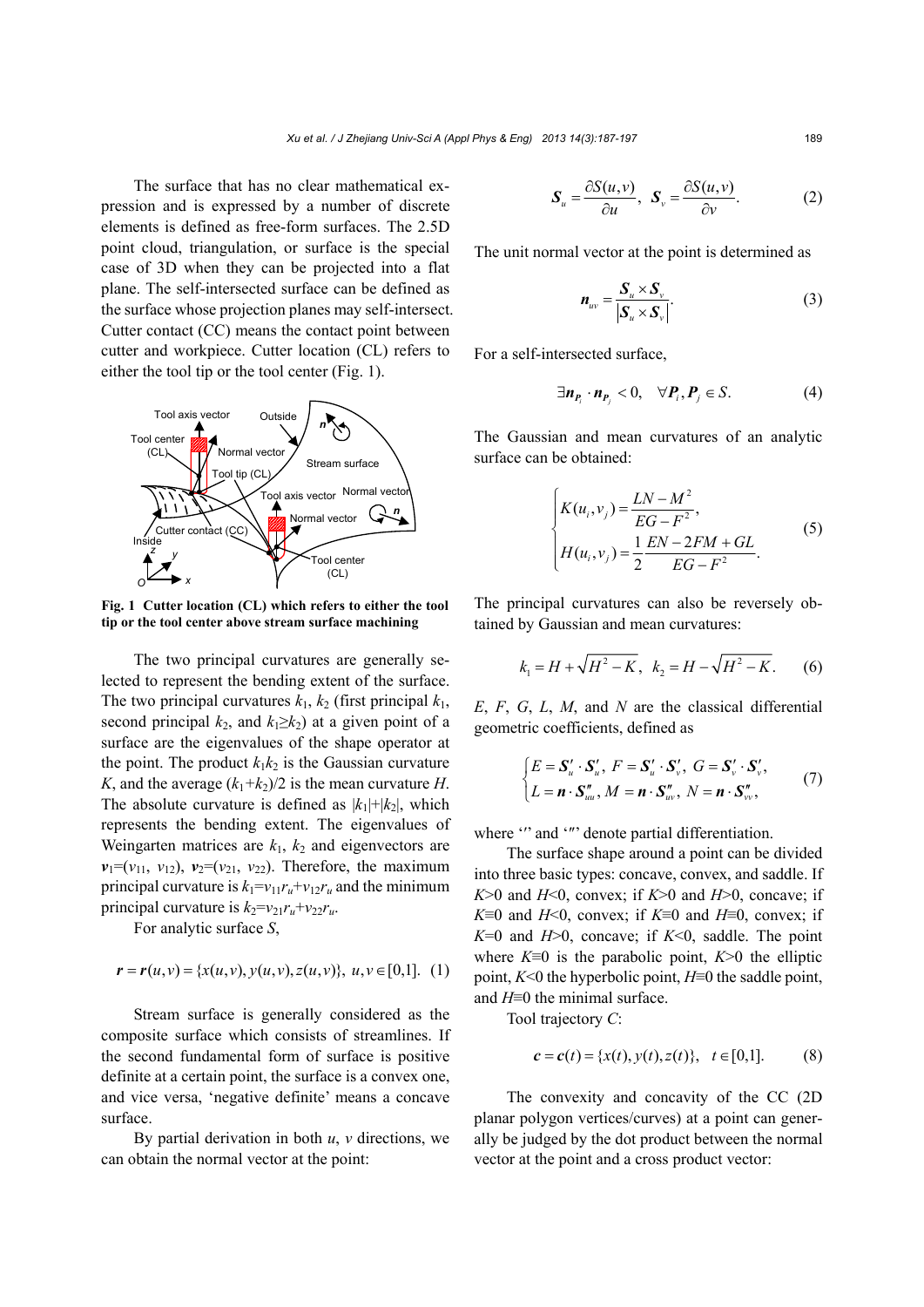$$
\begin{cases} \boldsymbol{n} \cdot \boldsymbol{\varepsilon} > 0 \Leftrightarrow \theta(\boldsymbol{n}, \boldsymbol{\varepsilon}) < \pi/2 \Leftrightarrow \text{convex}, \\ \boldsymbol{n} \cdot \boldsymbol{\varepsilon} < 0 \Leftrightarrow \theta(\boldsymbol{n}, \boldsymbol{\varepsilon}) > \pi/2 \Leftrightarrow \text{concave}, \end{cases} \tag{9}
$$

where

$$
\varepsilon = [c(i) - c(i-1)] \times [c(i+1) - c(i)].
$$

Based on a constant scallop height tool path, the triangular facets in the faces, vertices format are constructed from CC using the Voronoi incremental algorithm.

The Delaunay generation methods include the Green-Sibson algorithm, the Bowyer algorithm, the Lawson algorithm, and the Cline-Renka algorithm. For a set of points *P* in the *d*-dimensional Euclidean space, a Delaunay triangulation is a triangulation  $D(P)$  such that no point in *P* is inside the circumhypersphere of any simplex in *D*(*P*). There exists a unique Delaunay triangulation for *P*, if *P* is a set of points in a general position; that is, there exists neither *k*-flat containing *k*+2 points nor a *k*-sphere containing *k*+3 points, for 1≤*k*≤*d*−1.

Given a set *P* of *n* points in  $\mathbb{R}^d$ , a Voronoi diagram is the partition of  $\mathbb{R}^d$  into *n* polyhedral regions  $V_0(\boldsymbol{p})$ ,  $\boldsymbol{p} \in P$ . Each region  $V_0(\boldsymbol{p})$ , called the Voronoi cell of  $p$ , is defined as the set of points in  $\mathbb{R}^d$  which are closer to  $p$  than to any other point in  $P$ , or more precisely:

$$
V(\boldsymbol{p}) = \left\{ \boldsymbol{x} \in \mathbb{R}^d \, | \, \forall \boldsymbol{q} \in P - \{\boldsymbol{p}\}, \, \|\boldsymbol{x} - \boldsymbol{p}\| \le \|\boldsymbol{x} - \boldsymbol{q}\| \right\}. \, (10)
$$

The convex hull of the nearest neighbor set of a Voronoi vertex *v* is called the Delaunay cell of *v*.

$$
C \equiv \left\{ \sum_{i=1}^{N} \lambda_i p_i \middle| \sum_{i=1}^{N} \lambda_i = 1 \text{ and } \lambda_i \ge 0 \ \forall i \right\}.
$$
 (11)

For set *P* consisting of *n* points, with *k* points on convex hull *C* of *P*, all triangulations contain 2*n*−2−*k* triangles and 3*n*−3−*k* edges.

## **3 Generation of NURBS envelope using an oblique elliptic cone whose vertex lies at cutter contact**

The NURBS surface is widely used in free-form surface modeling due to its interesting properties such

as the ability to handle large surface patches, local controllability and the ability to represent analytical features. A NURBS surface is defined by

$$
\mathbf{r}(u,v) = \frac{\sum_{i=0}^{n} \sum_{j=0}^{m} N_{i,k}(u) N_{j,l}(v) \omega_{i,j} \mathbf{P}_{i,j}}{\sum_{i=0}^{n} \sum_{j=0}^{m} N_{i,k}(u) N_{j,l}(v) \omega_{i,j}}
$$
(12)  

$$
= \sum_{i=0}^{n} \sum_{j=0}^{m} N_{i,k}(u) N_{j,l}(v) \mathbf{P}_{i,j},
$$

where  $P_{i,j}$  are control points,  $N_{i,k}(u)$  and  $N_{j,l}(v)$  are normalized B-spline basis functions with *k* degrees (*k*+1 order) along *u* direction and *l* degrees (*l*+1 order) along *v* direction, and  $\omega_{i,j}$  are the weights of control points. When *ωi*,*j*=1 (*i*=0, 1, ..., *n*; *j*=0, 1, ..., *m*), the NURBS surface becomes the B-spline surface. A nondescending knot sequence generally spans the interval [0, 1]. It is assumed that surfaces are clamped to the start and end control points by knot multiplicities equal to the spline order. The control points  $P_{ij} \in \mathbb{R}^k$ , the knot vector  $u=(u_0, u_1, \ldots, u_m)$ , and the degree of the NURBS is *p*=*m*−*n*−1. The knot vector satisfies 0≤*ui*≤1 and non-descending *ui*≤*ui*+1. The knot vector of the NURBS graphic element (curve or surface) can be computed using the Hartley-Judd or Riesenfeld algorithm. The B-spline basis functions are defined as

$$
N_{i,1}(u) = \begin{cases} 1, & u \in [u_i, u_{i+1}], \\ 0, & u \notin [u_i, u_{i+1}], \end{cases}
$$
  
\n
$$
N_{i,k}(u) = \frac{u - u_i}{u_{i+k} - u_i} N_{i,k-1}(u) + \frac{u_{i+k+1} - u}{u_{i+k+1} - u_{i+1}} N_{i+1,k-1}(u),
$$
\n(13)  
\nwhere

W.

$$
0/0 = 0
$$
,  $i = 0, 1, \dots, n, k \in \mathbb{Z}^+$ .

If the control points along the *u* or *v* direction of the NURBS surface are zero, the surface degenerates into a curve. It is commonly difficult to obtain the normal vector at the point of boundary curve of the surface.

The unit normal vector at point  $(u_s, v_t)$  of the NURBS surface by Eq. (5) is

$$
\boldsymbol{n} = \left(\frac{\partial \boldsymbol{r}}{\partial u} \times \frac{\partial \boldsymbol{r}}{\partial v}\right) / \left\|\frac{\partial \boldsymbol{r}}{\partial u} \times \frac{\partial \boldsymbol{r}}{\partial v}\right\|_{u_s, v_i}.
$$
 (14)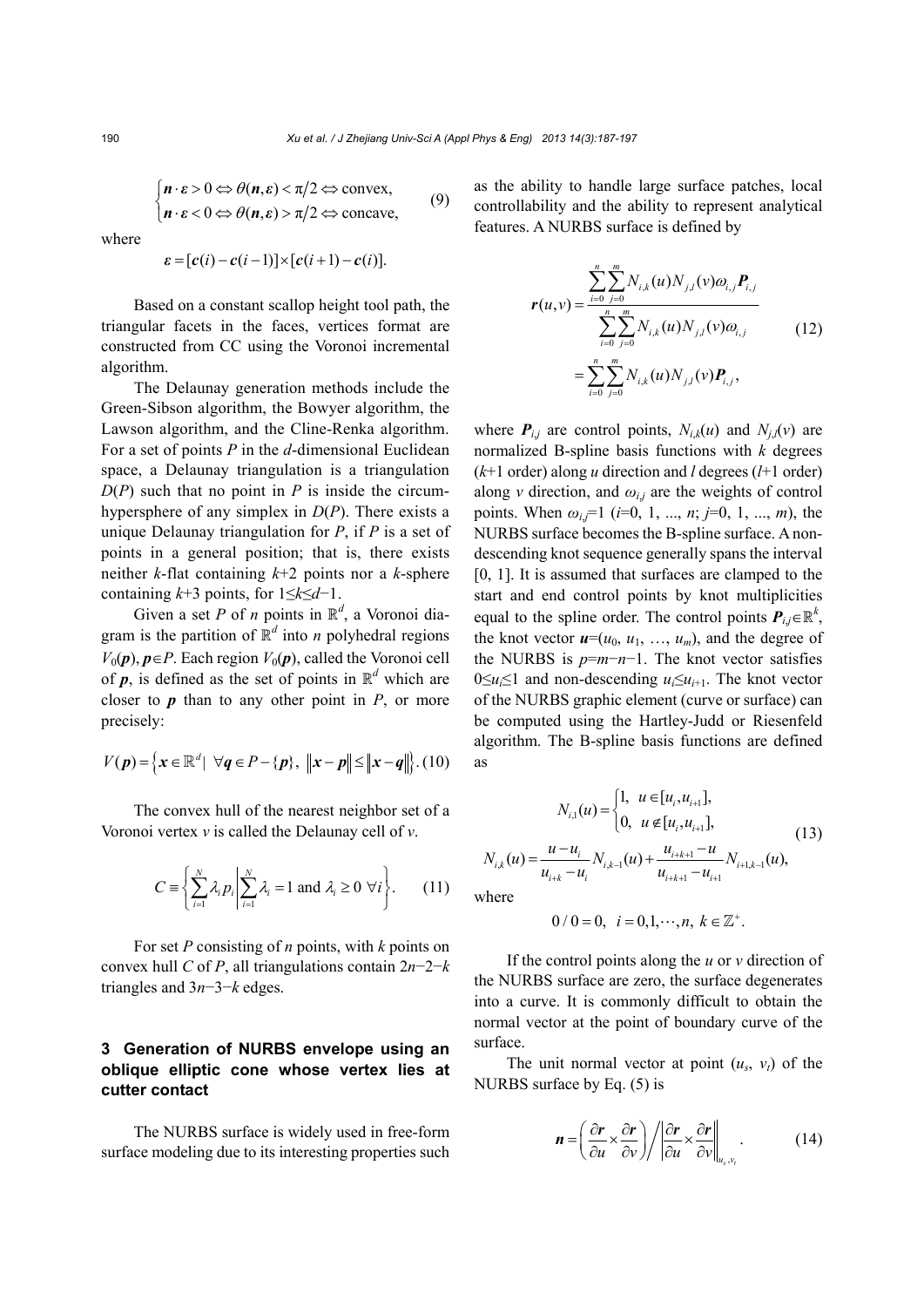The unit normal vector at point  $(u_s, v_t)$  of the NURBS curve can be obtained by Eq. (3).

The knot *u* and control point weights *ω* of a close circle curve are

$$
\begin{cases}\n u = \left\{ \underbrace{0, 0, ..., 0}_{k+1}, \frac{1}{4}, \frac{1}{4}, \frac{1}{2}, \frac{1}{2}, \frac{3}{4}, \frac{3}{4}, \frac{1}{4}, \frac{1}{4}, ..., 1}_{k+1} \right\}, \\
 \omega = \left\{ 1, \frac{\sqrt{2}}{2}, 1, \frac{\sqrt{2}}{2}, 1, \frac{\sqrt{2}}{2}, 1, \frac{\sqrt{2}}{2}, 1 \right\}.\n\end{cases} (15)
$$

The control points and their weights of the quadric surface of revolution are

$$
cone(u, v) = \frac{\sum_{i=0}^{2} \sum_{j=0}^{8} N_{i,2}(u) N_{j,2}(v) \omega_{i,j} P_{i,j}}{\sum_{i=0}^{2} \sum_{j=0}^{8} N_{i,2}(u) N_{j,2}(v) \omega_{i,j}}
$$
(16)  

$$
= \sum_{i=0}^{2} \sum_{j=0}^{8} N_{i,2}(u) N_{j,2}(v) P_{i,j}.
$$

Generatrix *C*(*u*) is a *k*-degree rational B-spline in the Cartesian coordinate system:

$$
\text{generatrix}(u) = C(u) = \frac{\sum_{i=0}^{2} N_{i,2}(u)\omega_i Q_i}{\sum_{i=0}^{2} N_{i,2}(u)\omega_i},\qquad(17)
$$

where

$$
\bm{P}_{i,j} = (Q_i^x V_j^x, Q_i^y V_j^y, Q_i^z), \ \ C(0) = \bm{P}_{\rm cc}.
$$

Herein,  $P_{\rm cc}$  represents a cutter contact point, and *V* is the set of control points of a close circle curve.

The control points of the NURBS surface are obtained from the scattered points (Fig. 2).



**Fig. 2 Converting scattered points cloud into NURBS surface control points**

An elliptic cone is constructed by changing the node vector *u* of generatrix from a circle to an elliptic curve. An oblique cone is constructed from a right cone by changing the revolution axis. The tool envelope surface is generally defined as the maximum space of the tool during continuous machining. The maximum space can be approximated by an oblique elliptic cone using the NURBS envelope.

## **4 Obtaining per-vertex normal vectors and curvatures from per-triangulation normal vectors and curvatures on the triangular mesh**

The curvatures at CC are obtained by fitting a moving least square (MLS) quadratic patch to the local neighborhood of a vertex and calculating eigenvectors and eigenvalues of the Hessian matrix. For the non-analytic surface, the principal curvature directions and values of a triangulated mesh are calculated. The faces and vertices structure data are rotated, so the normal of the current vertex becomes [−1, 0, 0]; thus, we can describe the data by *XY* instead of *XYZ*. Second, it fits an MLS quadratic patch to the local neighborhood of a vertex:

$$
f(x, y) = ax^{2} + by^{2} + cxy + dx + ey + f.
$$
 (18)

Then the eigenvectors and eigenvalues of the Hessian matrix are used to calculate the principal direction, mean curvature *H*, and Gaussian curvature *K*. The Hessian matrix is the square matrix of secondorder partial derivatives of a real-valued function; that is, it describes the local curvature of a function of many variables. The triangular face of the points set/surface is different from 2D or 3D Delaunay tessellation of points. The distance between point and surface can be obtained by computing the orthogonal projection of points onto the triangular faces.

Generally speaking, the normal vector has one definition while the curvature has many definitions. There is an indefinite number of curvatures at a point of surface (whether non-analytic or analytic). The triangulations intersect at the vertex. Obviously, there are an uncertain number of triangulations that intersect at the certain vertex. Therefore, it is difficult to obtain the normal vector and the curvature of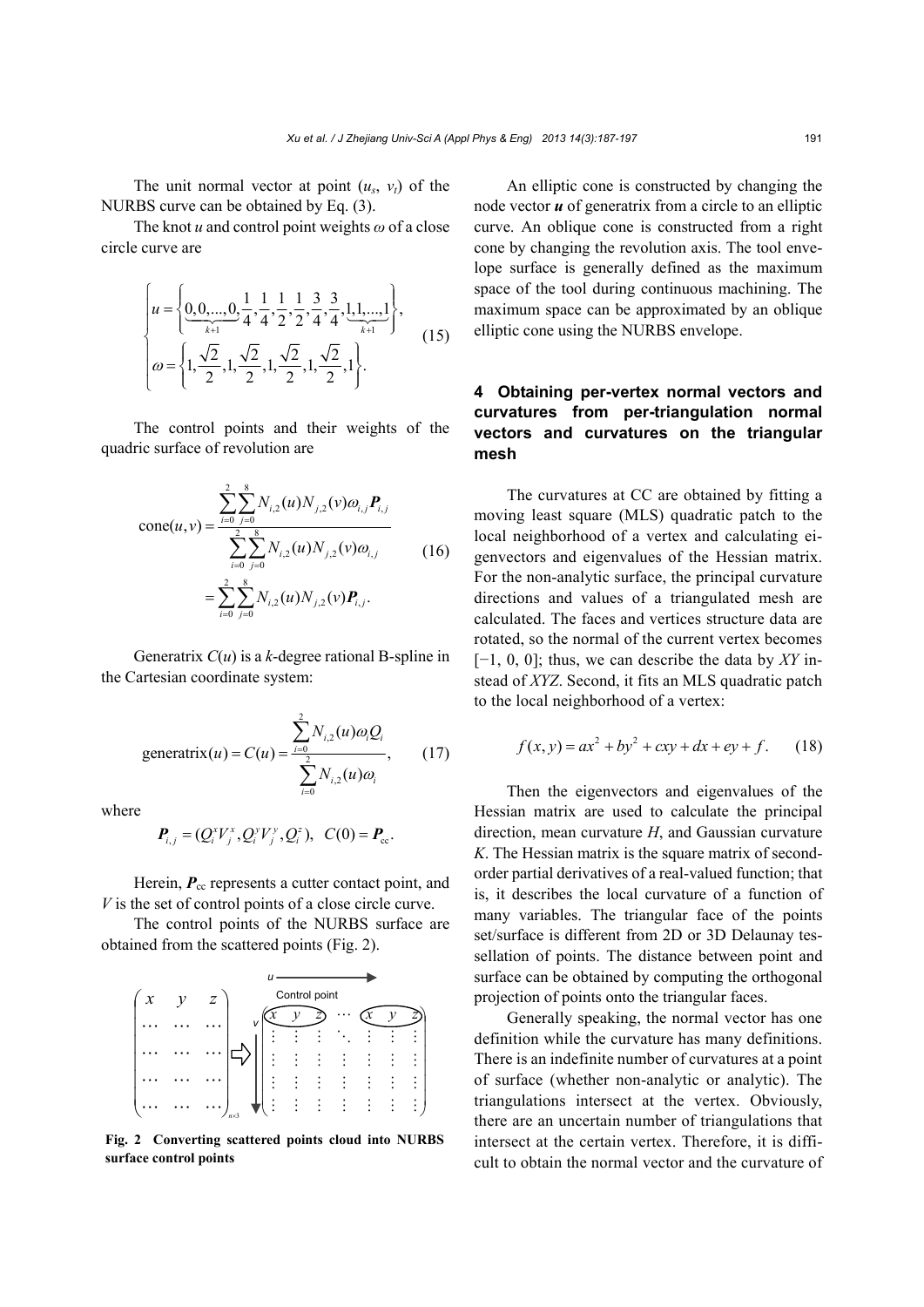each unique vertex from the normal vector and the curvature of each triangular surface. The normal vector at a point of the non-analytic surface is usually defined by the triangular faces, which makes the normal vector not unique. A normal vector and the curvature at a non-boundary point of a surface are all usually calculated from per-triangulation normal vectors and curvatures on the triangular mesh. The unique normal vector can generally be obtained using vector composition of the normal vectors calculated from various triangular faces shown in Fig. 3.



**Fig. 3 Per-vertex normal vectors and curvatures**

The face-weighted per-vertex normal of the tessellated mesh in the faces, vertices format is calculated by averaging the non-normalized cross product for each triangle that touches a vertex. The per-vertex normal vector matrix is transformed into a sorted matrix first by sorting the point coordinates. The unique matrix that has no vertex repetitions of per-vertex normal vectors can be built. For each element in the unique matrix, the indices of the first and last occurrences of each unique value in the per-vertex normal vector matrix can be recorded and averaged. Then, the normal vector at all points can be found by summation of various vectors. The steps are as follows:

Step 1: Convert per-triangulation normal vectors

and curvatures into matrix *A* using Eqs. (5), (6), and (18).

Step 2: Obtain unique vertices matrix *X* with no vertice repetitions.

Step 3: For each row of *X*, find the row index  $m_1$  $(m<sub>1</sub>$  must be a positive integer) which is the first occurrence of each unique value in *A*.

Step 4: For each row of *X*, find the row index  $m_2$  $(m<sub>2</sub>$  must be a positive integer) which is the last occurrence of each unique value in *A*.

Step 5: Obtain the mean value of the elements in *A* from  $m_1$  to  $m_2$ .

Step 6: Obtain the per-vertex normal vectors and curvatures using Eq. (19).

## **5 Tool orientation smoothing according to the normal vector and curvature**

Curves can be obtained not only by the connecting points set into a minimal nearest-neighbor closed curve/contour but also by the intersection between two homogeneous surfaces. A smooth curve is a  $G<sup>2</sup>$  continuous curve (no gaps or discontinuities or superfluous inflection point or singular point) with no corners (no abrupt changes in slope at a point). A surface parameterized in variables *u* and *v* is considered smooth if the tangent vectors in the *u* and *v* directions satisfy cross product  $T_v \times T_v \neq 0$ .

The 2D curve offset is used to generate equidistant curve textures in an area. A parallel of a curve is the envelope of a family of congruent circles centered on the curve. The parallel curves are at a fixed normal distance of a given curve. Small offset distances are usually used to ensure smooth curves; otherwise, kinks and doubled-back curves will occur. The weight according to curve curvature *k* at each point in the curve is employed by  $\omega \propto k$  to eliminate self-intersecting and overlapping:

$$
\begin{cases}\nC_0(t) = C(t) \pm \omega \cdot d \cdot N(t), \\
C \subset S, \quad \omega \propto k = ||T'(t)||, \\
C(t) = \{x(t), y(t), z(t)\},\n\end{cases}
$$
\n(20)

where *d* is the Euclidean distance from the original curve, *t* is the curve variable and  $t \in [0, 1]$ , and  $N(t)$  is the principal unit normal vector at the specified value *t* in curve, whose positive direction points to the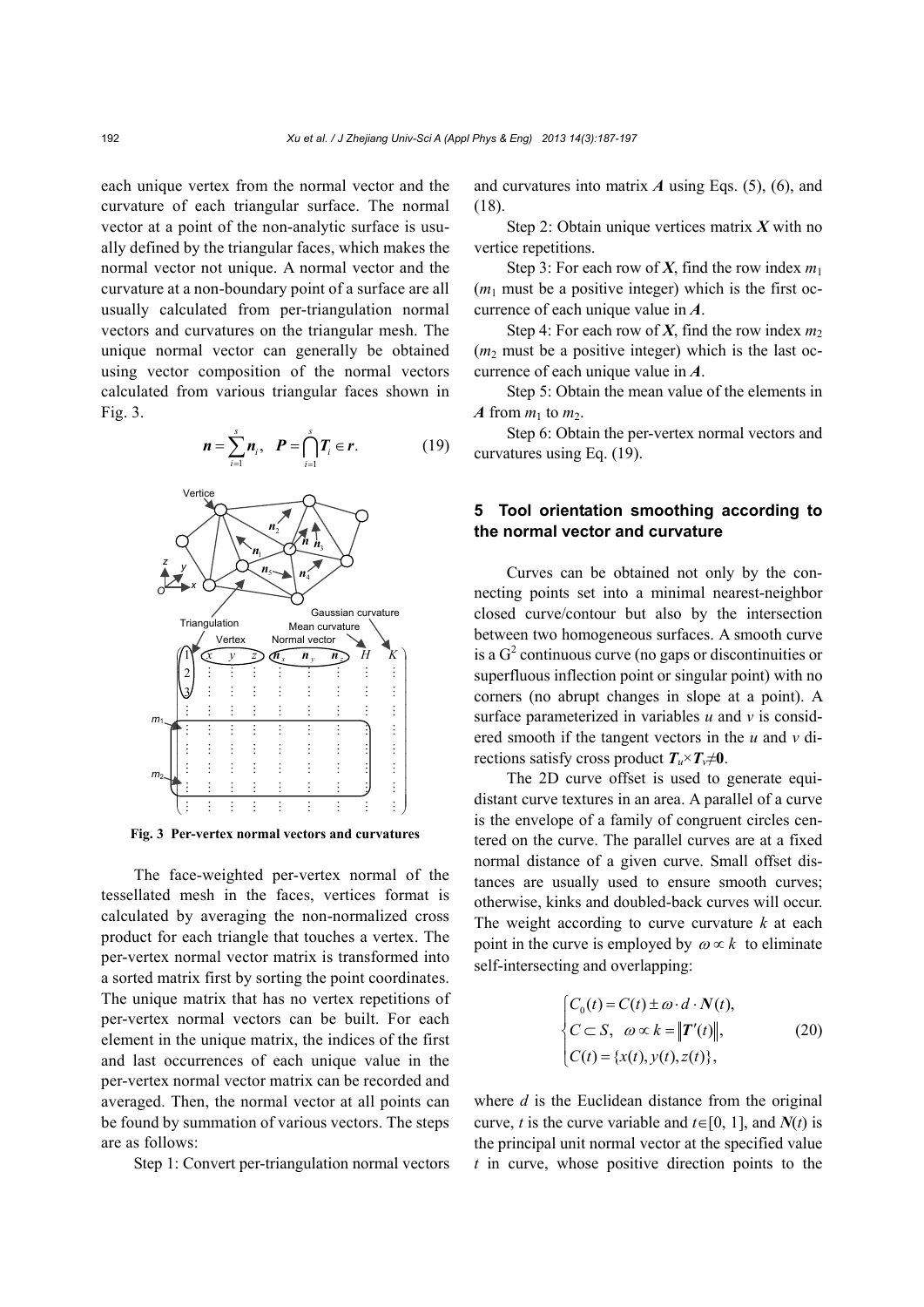concave side of the curve. Inner parallel (positive) is toward the center of curvature, and outer parallel is away from the center of curvature. At the curve inflection point, the unit principal normal vector  $N(t)$  is commonly difficult to solve.

The principal, mean, and Gaussian curvatures are normalized and mapped to the interval to determine the constraint space of the tool orientation. The ratio of curvature at CC to mean curvature of triangular facets is taken logarithm and absolute value to reduce the infinite ratio. The tool orientation  $O_t$  can be faired by optimizing the CL point  $P_{cl}$  from traditional normal direction  $n$  to the best direction with high cutting stiffness and collision avoidance. Whether the CL point is above its CC is judged by the dot product between the normal vector and the point on triangulation nearest to the CL point with Eq. (9) (Fig. 4):

$$
\begin{cases} n \cdot \mathbf{O}_{\mathfrak{t}} > 0 \Leftrightarrow \theta(n, \mathbf{O}_{\mathfrak{t}}) < \pi/2 \Leftrightarrow \text{above,} \\ n \cdot \mathbf{O}_{\mathfrak{t}} < 0 \Leftrightarrow \theta(n, \mathbf{O}_{\mathfrak{t}}) > \pi/2 \Leftrightarrow \text{below,} \end{cases} \tag{21}
$$

where

CL point above triangulation Normal vector **Triangulation** Cutter contact (CC) CL point below triangulation The point on triangulation nearest to the CL point Pedal point coplanar with triangulation *<sup>n</sup> <sup>n</sup>*

 $\bm{O}_{\rm t} = \bm{P}_{\rm el} - \bm{P}_{\rm ec}$ .

**Fig. 4 The point on triangulation nearest to the cutter location (CL)** 



$$
\begin{cases}\nS: \mathbf{r} = \mathbf{r}(u, v), \\
E(S) = \alpha E_{\text{memb}}(S) + \beta E_{\text{thin}}(S), \ \alpha, \beta \in [0, 1], \\
E_{\text{memb}}(S) = \frac{1}{2} \int_{S} (r_u^2 + r_v^2) \, \mathrm{d}u \mathrm{d}v, \\
E_{\text{min}}(S) = \frac{1}{2} \int_{S} (r_{uu}^2 + 2r_{uv}^2 + r_{vv}^2) \, \mathrm{d}u \mathrm{d}v.\n\end{cases}
$$
\n(22)

## **6 Tool collision judgment by intersection between NURBS surfaces**

Machining collision can be converted to intersection between graphics elements such as NURBS surface-surface or surface-curve. First, find an arbitrary point in the intersecting curve and find the next point in the gradient direction with a small step. The partial differentials can be approximated by partial difference and a point is considered as being in the intersecting curve if it meets the required accuracy.

The intersecting curve between NURBS surfaces can be calculated using the gradient vector as in Eq. (16):

grad 
$$
f(x, y, z) = \text{grad cone} = \frac{\partial f}{\partial x} \mathbf{i} + \frac{\partial f}{\partial y} \mathbf{j} + \frac{\partial f}{\partial z} \mathbf{k}
$$
. (23)

CL can be obtained from CC according to tool styles such as drum-like, torus, ball, flat, and bull end cutters. For each point in CC, the collision avoidance paths form an oblique elliptic cone where the tool orientation can be determined by the CL point shown in Fig. 5.



**Fig. 5 Cutter collision avoidance by tool orientation fairing: (a) collision with intersection; (b) chatter suppression and collision avoidance using tool orientation**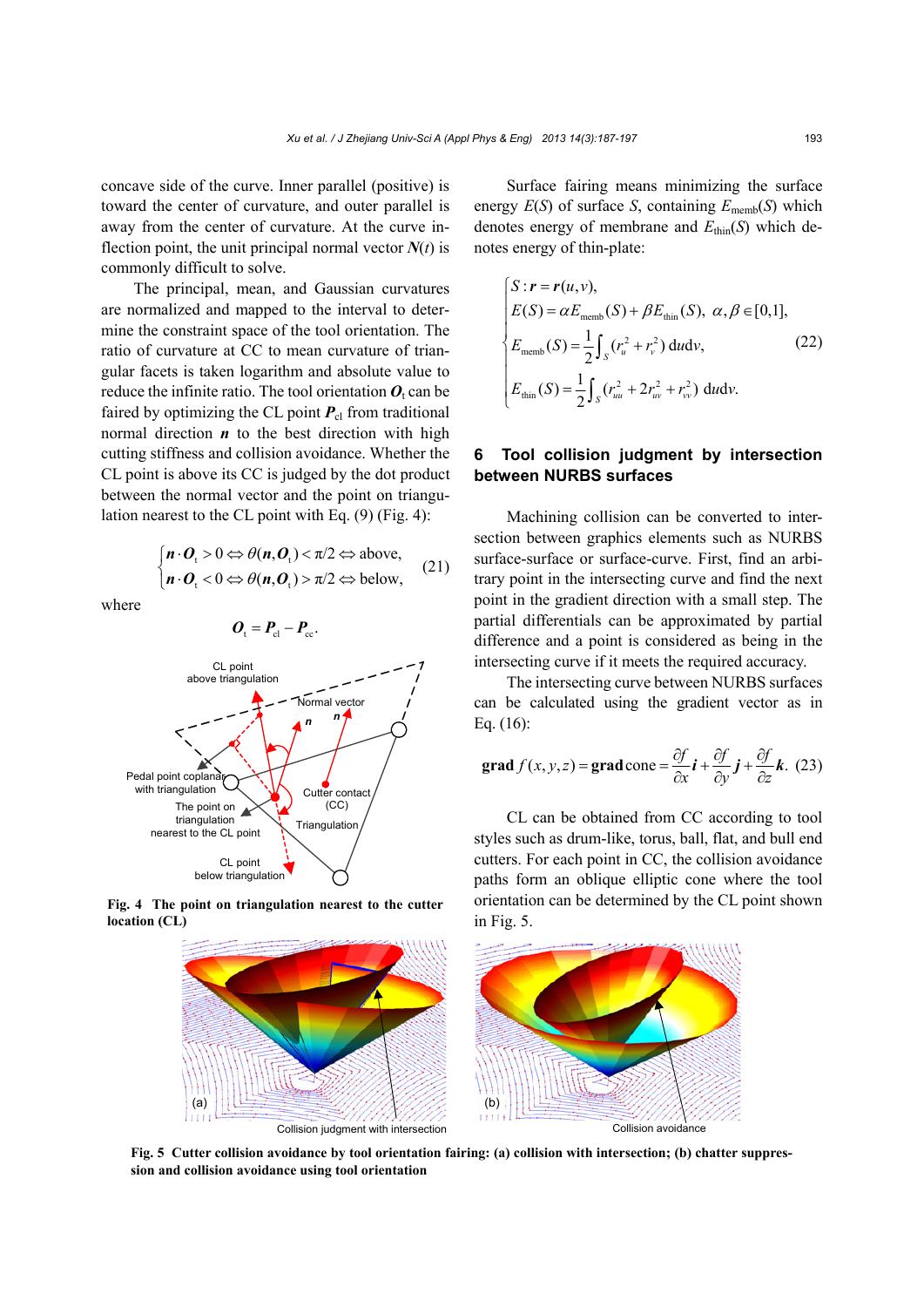Fig. 6 shows the flowchart of the collisionless TOS above the stream surface based on the NURBS envelope.



**Fig. 6 Collisionless tool orientation smoothing (TOS) above the stream surface using the NURBS envelope**

#### **7 Application and experiments**

## **7.1 Development of the prototype system**

A kernel of stream surface machining for five-axis machining has been developed based on the proposed method (Fig. 7). The kernel is implemented with ACIS R13, HOOPS V11.0, C++, OpenGL version 2.0. The simulation module runs on Dell Opti-Plex 790: Intel i5-2500 3.0 GHz and 4 GB RAM which is equipped with NVidia GT320M graphics accelerator GPU/CUDA.

The scattered point cloud can be saved as binary stl (preferred), ASCII stl, obj, sat file, or iges/igs files. Stereolithography (STL) files are a common format for storing mesh data. STL meshes are simply a collection of triangular faces. The NC code includes many instruction blocks. The instruction block is composed of ISO letters and numbers such as G (address for preparatory commands), M (miscellaneous function), S (which defines speed, either spindle speed or surface speed, depending on mode), F (which defines feed rate), and T (tool selection). The tool orientation which is expressed by the coordinates of the two CL points is converted into an NC code automatically according to the postprocessor type of the machine center such as Siemens, Mikron, Heidenhain, Fanuc, Makino, and Mitsubishi.

### **7.2 Cutter orientation smoothing experiment**

The experiment machine tool is a universal high speed five-axis machining center HMS125u: main spindle drive with 39 kW and 240 N·m torque (18000 r/min, HSK 63), solid machine base construction (gantry design), NC swiveling rotary table (clamping surface 1150 mm), workpiece weights up to 2000 kg, permitting swivel ranges from  $30^{\circ}$  to  $115^{\circ}$  (1°=60′=  $3600''=\pi/180$  rad). This machining center allows for challenging milling and rotational machining in one clamping. The clamping surface has a diameter of 1000 mm and the nominal table load is 1000 kg. The workpiece is a cryogenic turboexpander impeller of air separation equipment which has a stream surface with varying curvatures (Figs. 8 and 9). To ensure high coaxiality and dynamic balance of the workpiece, the radial runout should be less than 0.2 mm and the face runout should be less than 0.5 mm. Such precise parts ordinarily would require the use of multi-axis and a variety of machining tools to complete.

A turboexpander is a machine that continuously converts kinetic energy into mechanical energy. A cryogenic turboexpander is a centrifugal or axial flow turbine through which a high pressure fluid is expanded to produce work that is often used to drive a compressor. Turboexpanders have been very widely used as sources of refrigeration in air separation processes. Because work is extracted from the expanding high pressure fluid, the expansion is approximated by an isentropic process (i.e., a constant entropy process) and the low pressure exhaust gas from the turbine is at a very low temperature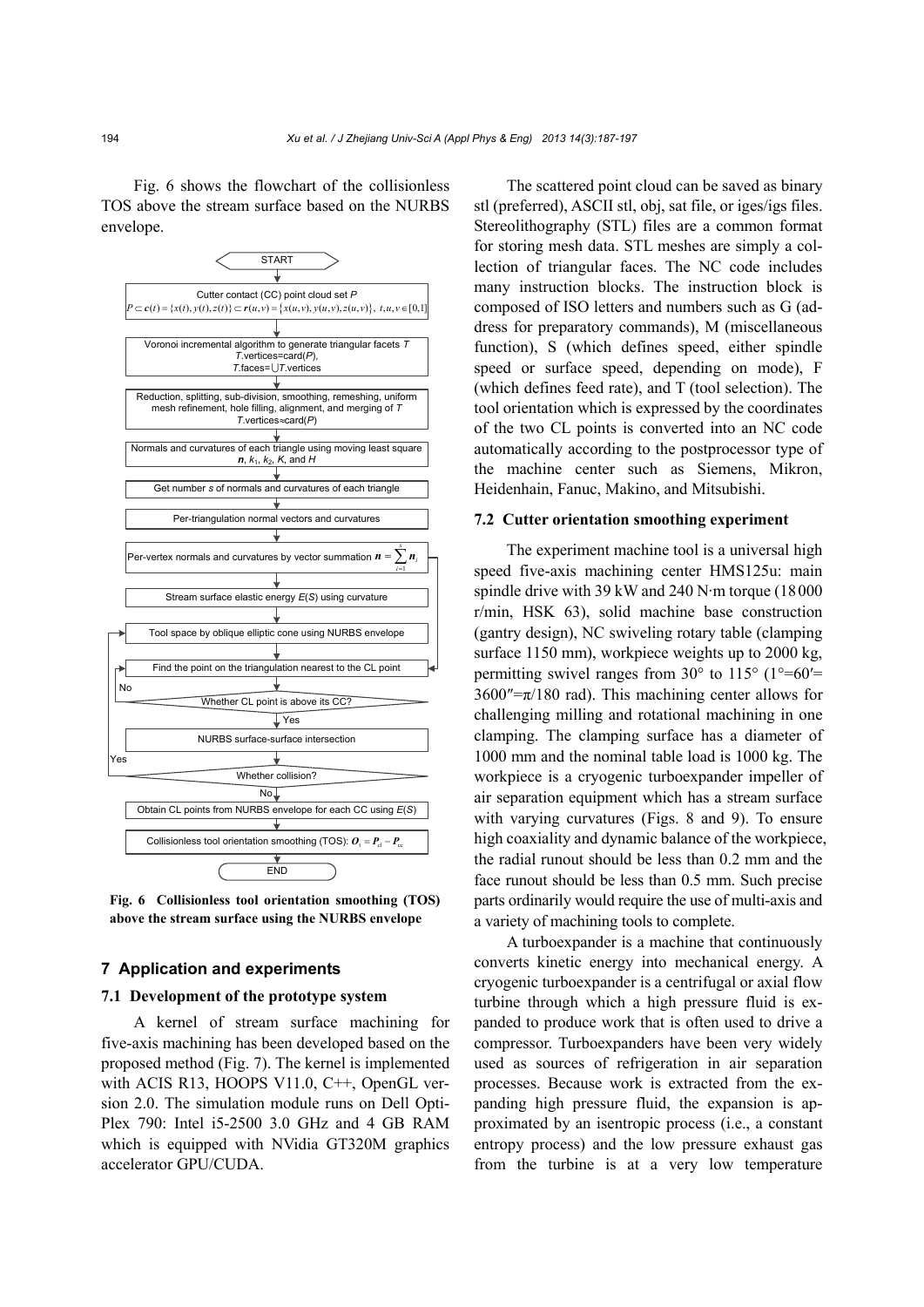

**Fig. 7 The independent prototype system** 

1: loading and unloading material exchange station; 2: protective enclosure of linear guide; 3: optical encoder; 4: linear guide; 5: ballscrew; 6: tool magazine; 7: connecting base of the hydraulic cylinder; 8: servomotor; 9: counterbalance hydraulic cylinder; 10: pipes articulated chain; 11: column; 12: ram; 13: spindle; 14: tool clamping; 15: pseudo guide way; 16: longitudinal bed; 17: work table; 18: rotating frame; 19: sliding bottom; 20: horizontal bed



#### **Fig. 8 Cryogenic turboexpander of the air separation equipment**

Fluid flow rate: 20 000 N·m<sup>3</sup>/h; fluid: nitrogen (N<sub>2</sub>); mass flow rate: 6.98 kg/s; expansion efficiency: 82%; liquid hold-up 5%; temperature difference between shaft ends: 220 °C (inlet 40 °C, outlet −180 °C); inlet outlet pressure differential: inlet 2.75 MPa, outlet 3.95 MPa; impeller diameter: 108 mm; rotational speed: 27 000 r/min; maximum upstream pressure: 5 MPa; minimum downstream pressure: 1 MPa



**Fig. 9 Blade stream surface of the cryogenic turboexpander impeller**

depending upon the operating pressure and fluid properties.

## **7.3 Comparison before and after using the proposed method**

Figs. 10a and 10b show that the tool orientation is faired during self-intersected surface machining in multi-axis finish machining. The tool orientation vector before and after using the proposed method can be obtained from the supplementary material.

Because the normal vectors have positive and negative values, we know that the surface is a selfintersected one. Although the blade stream surface is blending, the inside and outside surfaces are still precisely determined by using the NURBS envelope with Eq.  $(23)$ . The surface roughness is greatly improved from *Ra*>0.41 μm to *Ra*<0.15 μm. The average absolute velocity of each axis is improved from 900 mm/min to 1200 mm/min. The machining time is shortened from 4000 s to 900 s.

#### **8 Conclusions**

1. The collisionless tool orientation smoothing (TOS) is realized with high machining stiffness using NURBS envelope. It is especially useful for blade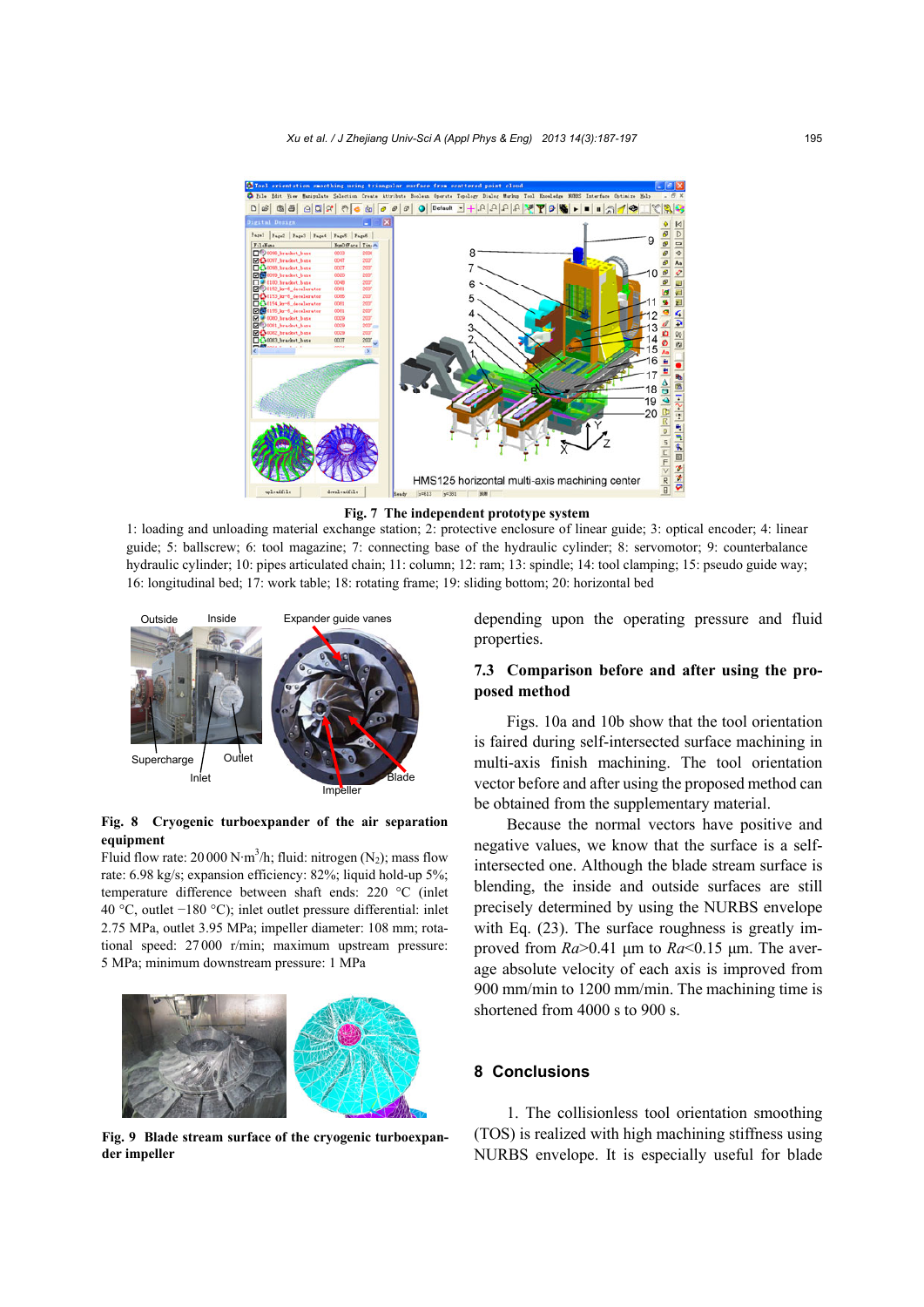

**Fig. 10 Tool orientation smoothing (TOS) before (a) and after (b) using NURBS envelope** 

stream surface machining whose normal direction may reverse into the minus direction.

2. The precise curvatures at CC are obtained by fitting a moving least square (MLS) quadratic patch to the local neighborhood of a vertex and calculating eigenvectors and eigenvalues of the Hessian matrix.

3. The partial differentials are approximated by partial difference to judge the surface intersection. The collisionless TOS is realized by NURBS envelope surface intersection operation.

#### **References**

- Abele, E., Korff, D., 2011. Avoidance of collision-caused spindle damages—challenges, methods and solutions for high dynamic machine tools. *CIRP Annals-Manufacturing Technology*, **60**(1):425-428. [doi:10.1016/j.cirp.2011.03. 031]
- Balasubramaniam, M., Ho, S., Sarma, S., Adachi, Y., 2002. Generation of collision-free 5-axis tool paths using a haptic surface. *Computer-Aided Design*, **34**(4):267-279. [doi:10.1016/S0010-4485(01)00057-4]
- Balasubramaniam, M., Sarma, S.E., Marciniak, K., 2003. Collision-free finishing toolpaths from visibility data. *Computer-Aided Design*, **35**(4):359-374. [doi:10.1016/ S0010-4485(02)00057-X]
- Beudaert, X., Pechard, P.Y., Tournier, C., 2011. 5-Axis tool path smoothing based on drive constraints. *International Journal of Machine Tools and Manufacture*, **51**(12):958- 965. [doi:10.1016/j.ijmachtools.2011.08.014]
- Bi, Y.B., Cheng, Q.L., Dong, H.Y., Ke, Y.L., 2009. Machining distortion prediction of aerospace monolithic components.

*Journal of Zhejiang University-SCIENCE A*, **10**(5):661- 668. [doi:10.1631/jzus.A0820392]

- Castagnetti, C., Duc, E., Ray, P., 2008. The domain of admissible orientation concept: a new method for five-axis tool path optimisation. *Computer-Aided Design*, **40**(9):938- 950. [doi:10.1016/j.cad.2008.07.002]
- Chen, H.P., Kuo, H.H., Tsay, D.M., 2009. Removing tool marks of blade surfaces by smoothing five-axis point milling cutter paths. *Journal of Materials Processing Technology*, **209**(17):5810-5817. [doi:10.1016/j.jmatpro tec.2009.06.016]
- Chen, K.H., 2011. Investigation of tool orientation for milling blade of impeller in five-axis machining. *The International Journal of Advanced Manufacturing Technology*, **52**(1-4):235-244. [doi:10.1007/s00170-010-2701-8]
- Chiou, J.C.J., 2005. Optimal tool orientation for five-axis tool-end machining by swept envelope approach. *Journal of Manufacturing Science and Engineering*, **127**(4):810- 818. [doi:10.1115/1.2035698]
- Chui, K.L., Chiu, W.K., Yu, K.M., 2008. Direct 5-axis toolpath generation from point cloud input using 3D biarc fitting. *Robotics and Computer-Integrated Manufacturing*, **24**(2):270-286. [doi:10.1016/j.rcim.2006.11.004]
- Davim, P., 2012. Machining of Complex Sculptured Surfaces. *In*: Flank Milling of Complex Surfaces. Springer, Germany. [doi:10.1007/978-1-4471-2356-9]
- de Lacalle, L.N.L., Lamikiz, A., Sanchez, J.A., Salgado, M.A., 2007. Toolpath selection based on the minimum deflection cutting forces in the programming of complex surfaces milling. *International Journal of Machine Tools and Manufacture*, **47**(2):388-400. [doi:10.1016/j.ijmachtools. 2006.03.010]
- de Lacalle, L.N.L., Rodriguez, A., Lamikiz, A., Celaya, A., Alberdi, R., 2011. Five-axis machining and burnishing of complex parts for surface roughness improvement. *Materials and Manufacturing Processes*, **26**(8):997-1003. [doi:10.1080/10426914.2010.529589]
- Dombovari, Z., Iglesias, A., Zatarain, M., Insperger, T., 2011. Prediction of multiple dominant chatter frequencies in milling processes. *International Journal of Machine Tools and Manufacture*, **51**(6):457-464. [doi:10.1016/j. ijmachtools.2011.02.002]
- Fan, J., Ball, A., 2008. Quadric method for cutter orientation in five-axis sculptured surface machining. *International Journal of Machine Tools and Manufacture*, **48**(7-8):788- 801. [doi:10.1016/j.ijmachtools.2007.12.004]
- Fard, M.J.B., Feng, H.Y., 2010. Effective determination of feed direction and tool orientation in five-axis flat-end milling. *Journal of Manufacturing Science and Engineering*, **132**(6):061011. [doi:10.1115/1.4002766]
- Fard, M.J.B., Feng, H.Y., 2011. New criteria for tool orientation determination in five-axis sculptured surface machining. *International Journal of Production Research*, **49**(20):5999-6015. [doi:10.1080/00207543.2010.532516]
- Heinemann, R., Hinduja, S., 2012. A new strategy for tool condition monitoring of small diameter twist drills in deep-hole drilling. *International Journal of Machine*